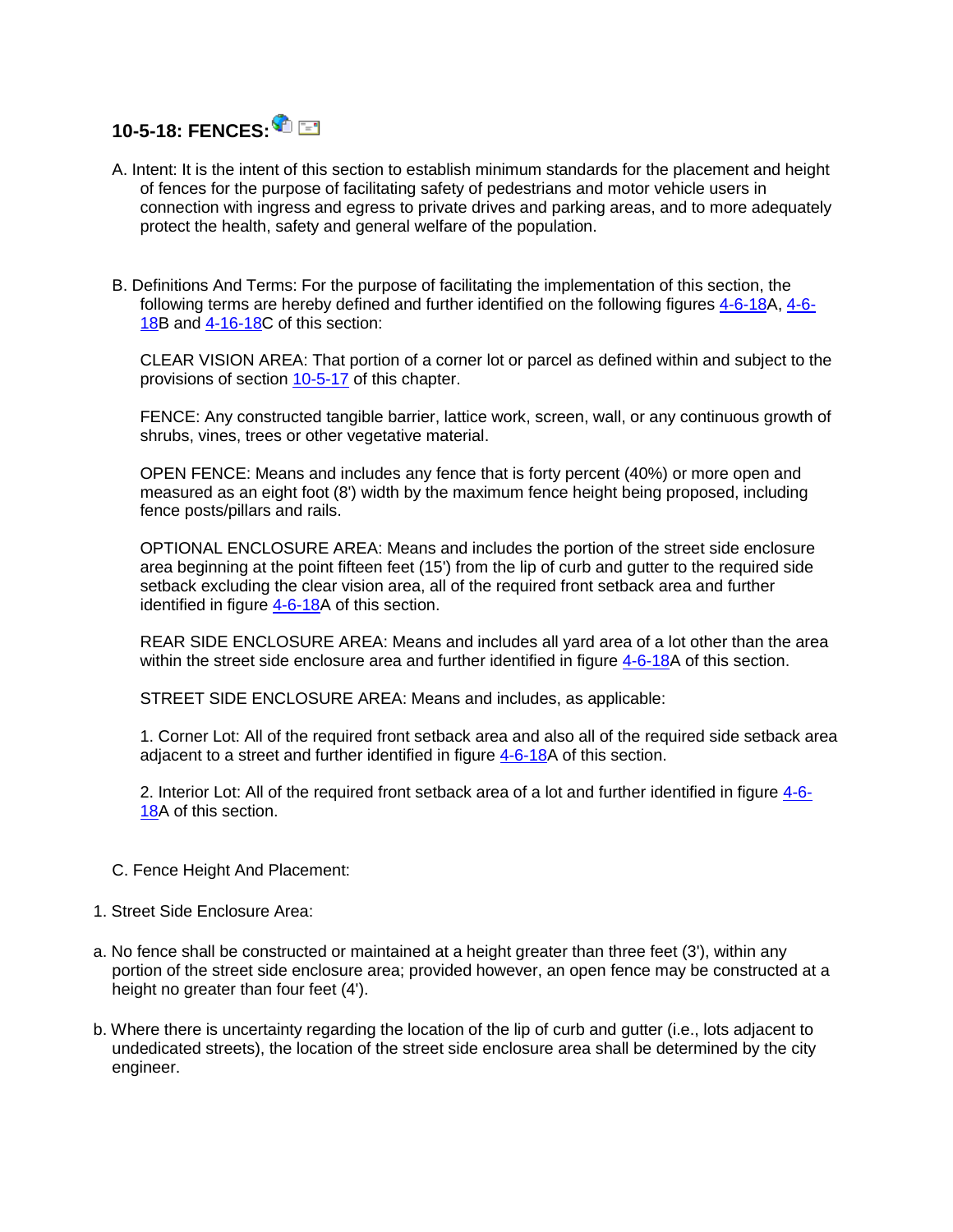- 2. Optional Enclosure Area: Within the portion of a lot designated as optional enclosure area, any fence may be constructed, subject to all of the following:
- a. The maximum height of the fence shall be not more than six feet (6').
- b. Driveway safe vision area. Where the closest portion of any vehicular driveway on the same or an adjacent lot is located within twelve feet (12') of a fence, the height of the fence shall be modified to conform to subsection C1 of this section.
- c. Where the adjacent lot is vacant, the location of the closest portion of a vehicular driveway shall be assumed to be six feet (6') from the common lot boundary.
- d. The entire portion of the street side enclosure area situated between the lot boundary and any proposed fence within the optional enclosure area shall be landscaped. The landscape treatment shall include, but not be limited to:
- (1) A combination of turf and other plant materials;
- (2) An adequate sprinkler irrigation system; and
- (3) The placement of street trees distributed at the rate defined on the "list of acceptable street trees" as defined in figure [4-6-18B](https://www.sterlingcodifiers.com/codebook/getBookData.php?ft=3&find=4-6-18) of this section. Trees installed in conformance with this requirement shall be limited to the species set forth and shall have a caliper of not less than one inch (1").
- e. The request for approval of a fence within the optional enclosure area shall include a plan, drawn to scale, and show the proposed landscape treatment of the area between the property line and fence, together with a bond or other assurance acceptable to the city for the purpose of ensuring the installation of the landscape features.
- f. Clear vision area. Notwithstanding any provision of this subsection, any fence, including any appurtenant pillar or post, or similar screening material, situated within the clear vision area of a corner lot or parcel shall comply with the requirements for such area as set forth under section [10-5-](https://www.sterlingcodifiers.com/codebook/getBookData.php?ft=3&find=10-5-17) [17](https://www.sterlingcodifiers.com/codebook/getBookData.php?ft=3&find=10-5-17) of this chapter. In the event of conflict, the provisions of the more strict shall apply.
- 3. Rear/Side Enclosure Area: Within the portion of a lot designated as rear/side enclosure area, the maximum height of any fence shall be six feet (6'), excluding the required front setback area.
	- D. Exceptions To Height Requirements:
- 1. Public Utility Facilities: Fences required by state law or policy to enclose public utility installations and schools shall be exempt from the height requirements, but shall meet other pertinent state and local requirements. (Ord. 4-16-2002A, 4-16-2002)
- 2. Tennis Courts, Sport Courts, Batting Cages, Swimming Pools, Etc.: Fence type enclosures for uses such as tennis courts, sport courts, swimming pools, ball diamond backstops, batting cages, etc., may be erected to a height greater than six feet (6') but not more than eighteen feet (18'), provided:
- a. Such enclosure does not constitute a part of a fence enclosing a property.
- b. All portions of the enclosure shall be located within the rear/side enclosure area of the lot.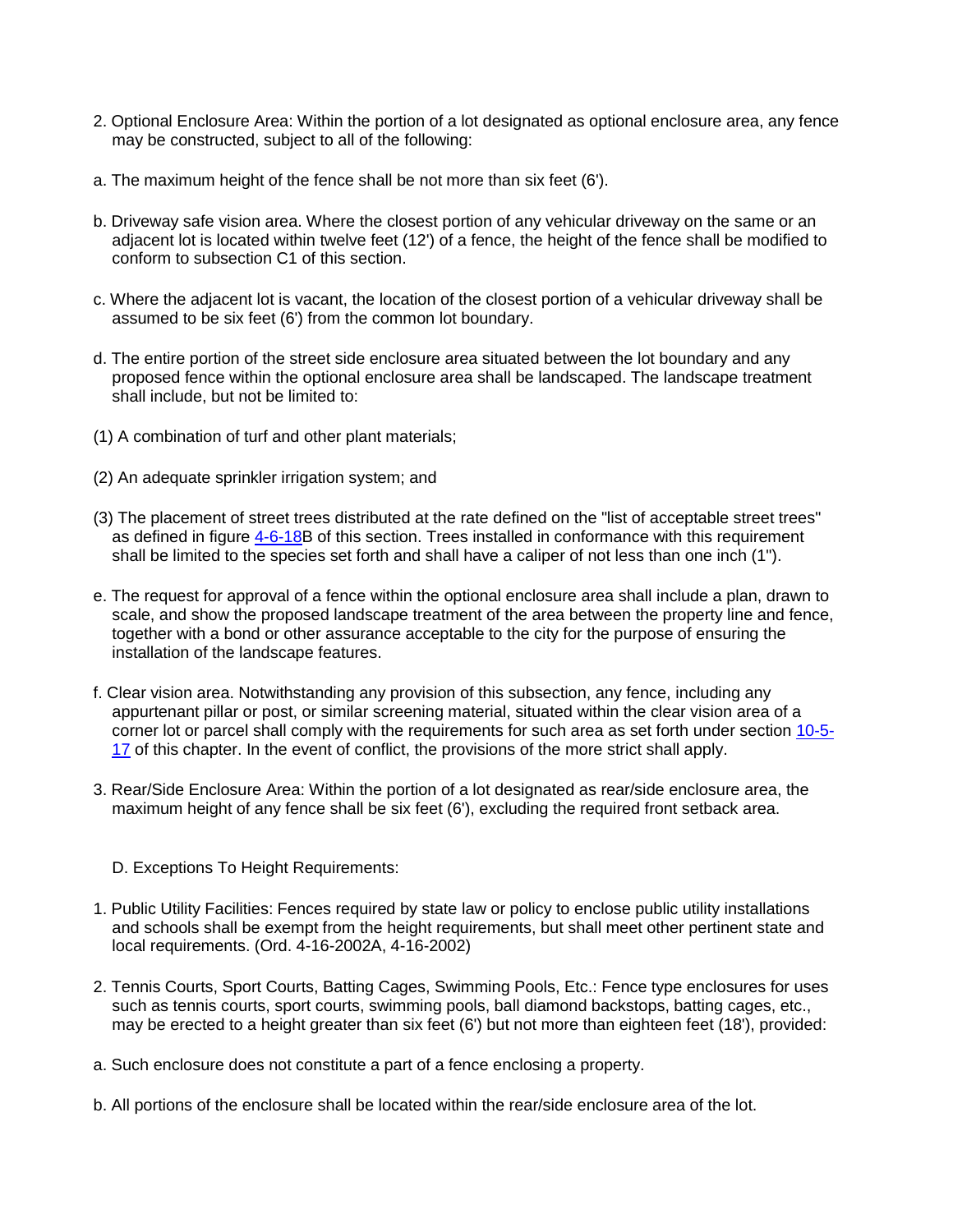- c. The enclosure shall be set back from the property line of the lot to which it is appurtenant and also the main building upon said lot for a distance of not less than ten feet (10'). (Ord. 11-18-2008B, 11- 18-2008)
- 3. Retaining Walls: Where a retaining wall protects a cut or fill slope along a property line separating two (2) parcels, the owner of the parcel at the top of the retaining wall shall be entitled to construct a fence at the top of the retaining wall in conformance with the requirements of this section. The owner of the property at the bottom of the retaining wall shall be entitled to construct a fence to the same elevation as the top of a fence constructed or proposed to be constructed along the top of the retaining wall.
- 4. Pillars: Where a fence proposes the use of pillars, said pillars shall be allowed to extend up to eighteen inches (18") above the allowable height of the fence and a minimum spacing of six feet (6') between pillars.
	- E. General Requirements:
- 1. Construction Materials: All fences shall be constructed of substantial material and the design and construction shall be consistent with the quality of dwellings and other improvements within the surrounding area.
- 2. Barbed Wire Fences Prohibited: It shall be unlawful for any person to erect or cause to be erected or to maintain any barbed wire fence along or adjacent to any public street within a residential zone.
- 3. Building Permit Required; Zoning Administrator To Approve; Appeal: Before commencing construction, plans for all fences shall first be submitted to and approved by the zoning administrator. Where, in the opinion of the zoning administrator, a proposed fence does not conform to the criteria applicable for the proposed fence, or other requirement of this section, or would have the effect of creating an unsafe condition, the zoning administrator shall deny such application. Any applicant aggrieved by a decision of the zoning administrator may appeal the decision to the board of adjustment who shall have the authority to reverse, affirm or modify any decision of the zoning administrator.
- 4. Double Frontage Lots: The placement of fences within the rear lot portion of any double frontage lot shall conform to the standards for fences within the optional enclosure area (subsection C2 of this section) and the clear vision area (section [10-5-17](https://www.sterlingcodifiers.com/codebook/getBookData.php?ft=3&find=10-5-17) of this chapter), where applicable. (Ord. 4-16-2002A, 4-16-2002)
	- F. Special Provisions Relating To Fences Adjacent To Public Parks, Trails And Certain Major Streets:
- 1. Intent: It is the intent of this subsection to establish certain standards for the construction of fences adjacent to public parks, public trail corridors and certain major traffic arteries that are highly visible to the public for the purpose of achieving a coordinated appearance and consistent quality in design and construction of such facilities.
- 2. Applicability: The provisions of this subsection shall apply to those certain portions of dwelling lots and other parcels located within the boundaries of the street/parkway fence overlay zone, or parcels adjacent to current or planned parks or trail corridors. The territory included within the street/parkway fence overlay zone shall be as set forth on that certain map, figure [4-6-18C](https://www.sterlingcodifiers.com/codebook/getBookData.php?ft=3&find=4-6-18) of this section. All fences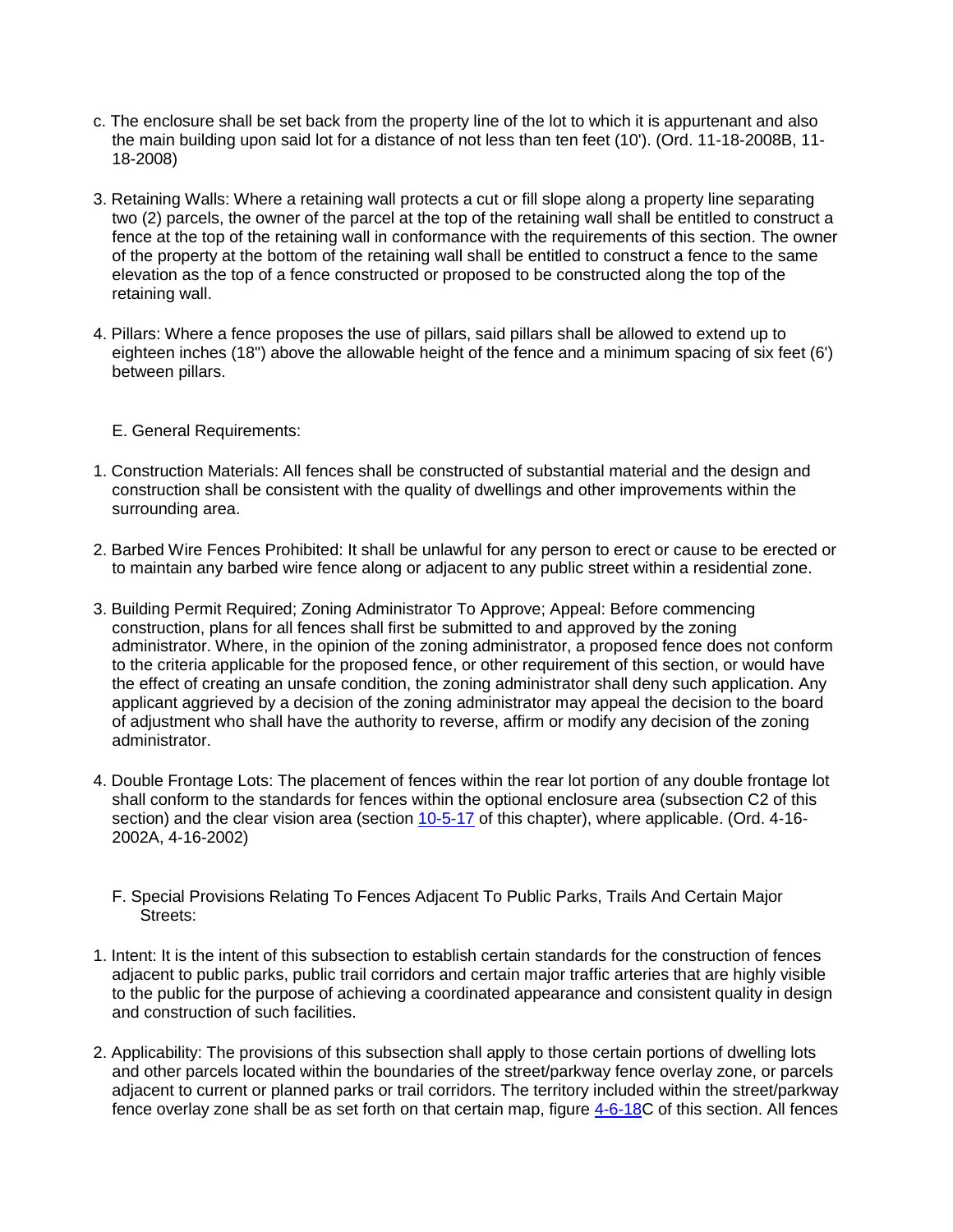located within the boundaries of the street/parkway fence overlay zone or any segment thereof shall be designed, constructed and maintained in accordance with the provisions of this subsection.

- 3. Special Fencing Standards: The following standards shall apply to all fences constructed on applicable parcels: (Ord. 11-18-2008B, 11-18-2008)
- a. Material: The fence shall be white, tan, or gray vinyl, of any style or shape. Wrought iron fencing is permissible, provided it shall be black or brown in color.
- b. Type: Where trail segments are greater than one hundred thirty feet (130') in length and less than thirty feet (30') in width, no fence bordering the trail segment shall be constructed or maintained at a height greater than four feet (4'); however, an open fence may be constructed at a height no greater than six feet (6'). When the trail segment is adjacent to a major street corridor, according to the parkway fence overlay map, fence standards as specified elsewhere in this section apply with planning commission approval. (Ord. 06-17-2014A, 6-3-2014)
- c. Height: The maximum height is six feet (6'). The height shall be measured from natural grade.
- d. Placement: The fence shall be constructed on the property line. Exceptions may be granted by the city manager or designee for topographical issues.

## G. General Exceptions:

- 1. Planned Residential Or Commercial Developments: No fencing of any type or style is allowed surrounding or within a planned residential or commercial development without the prior recommendation of the planning commission and approval of the city council. The city council is authorized to grant approval on any type or style of fence within any planned residential or commercial development.
- 2. Altering Standards; Appeals: Standards may be altered upon request by a group of adjacent property owners upon a finding by the city manager or designee, after consulting with the zoning administrator, that the request is consistent to the objectives of this section.
- a. Appeals to the city manager's decision on exceptions may be made to the city council within thirty (30) days of the city manager's decision. (Ord. 11-18-2008B, 11-18-2008)